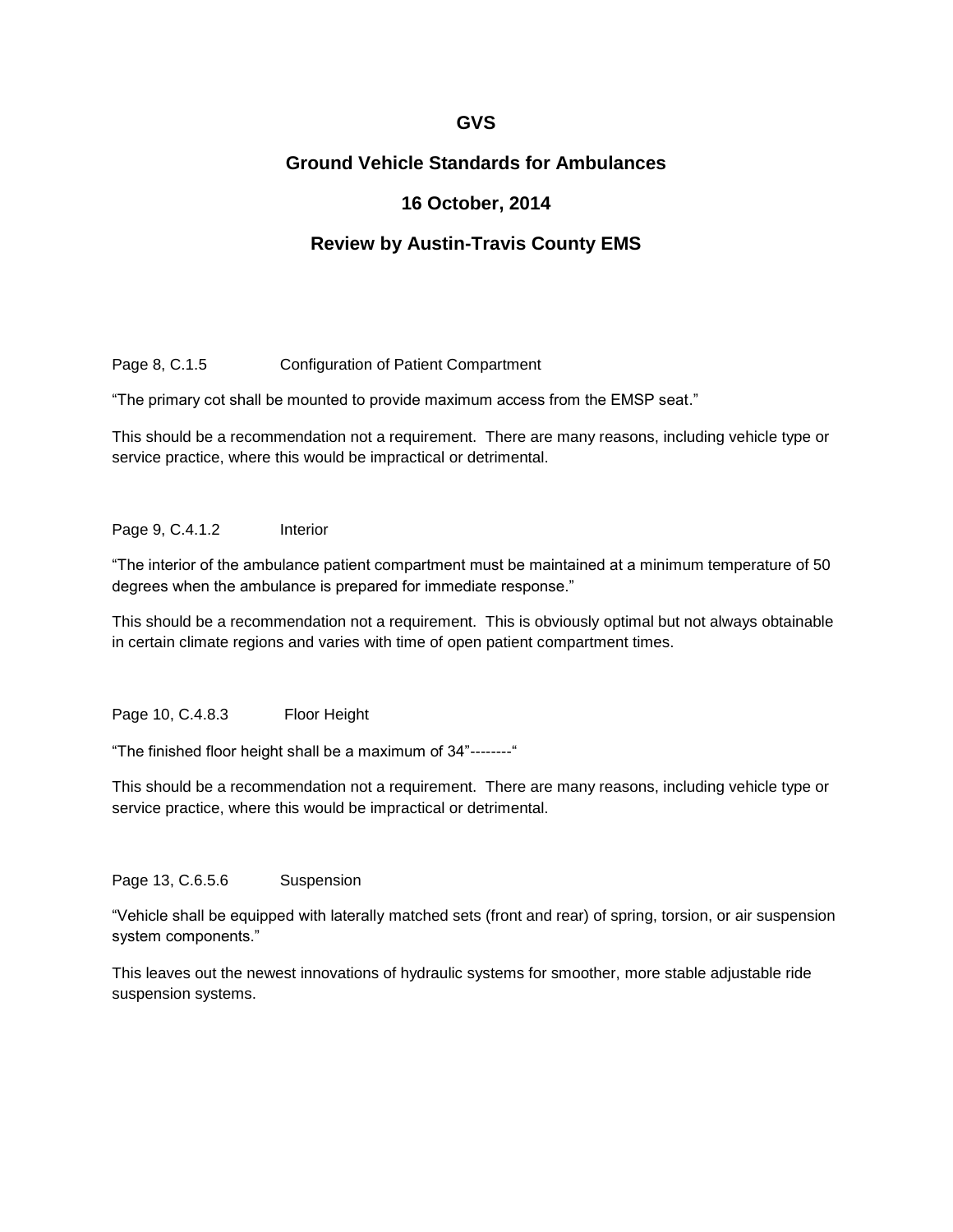### Page 14, C.6.5.8 Absorbers

"Shock absorbers, double-acting type, heaviest duty available from OEM for model offered, shall be furnished on the front and rear axles."

This should be a recommendation not a requirement. There are many reasons, including vehicle type or service practice, where this would be impractical or detrimental.

### Page 14, C.6.7 Wheels

"Type I, II & III ambulances shall be equipped with dual rear wheels and single front wheels. Type II ambulances shall be equipped with single, front and rear wheels.-------"

Type II is listed for requiring both dual and single rear wheels. This needs to be clarified. There are applications (Spinters or other smaller chassis) where both dual and single rear wheel combinations are available and suitable for the service providers application.

## Page 14, C.6.9 Wheel Tire Balancing

"Wheel, tire, hubs and brake drum assemblies of the vehicle shall be dynamically balanced to a minimum of 70 mph."

This should be a recommendation not a requirement. Practical application of this requirement in many cases is impossible for manufacturers or repair facilities.

#### Page 15, C.7.1.9 Electrical System

"Vehicles shall be immune from interference caused by radio transmissions."

This needs to be clarified as to intent and ranges of radio transmissions and interference. It is too vague and cannot be met with current format of requirement.

# Page 18, C.7.4.2 Voltmeter and Voltage Monitor

"A voltmeter illuminated for nighttime operation shall be furnished. ---------"

If a voltmeter is supplied in the OEM chassis, then most services would be able to meet this requirement. However, this is often not a standard on console configurations

Page 18, C.7.5.3 Internal 12-Volt DC Power

"Two automotive "Power Point" type connectors shall be furnished. -------"

Many services have no need for this type of power outlet with current equipment.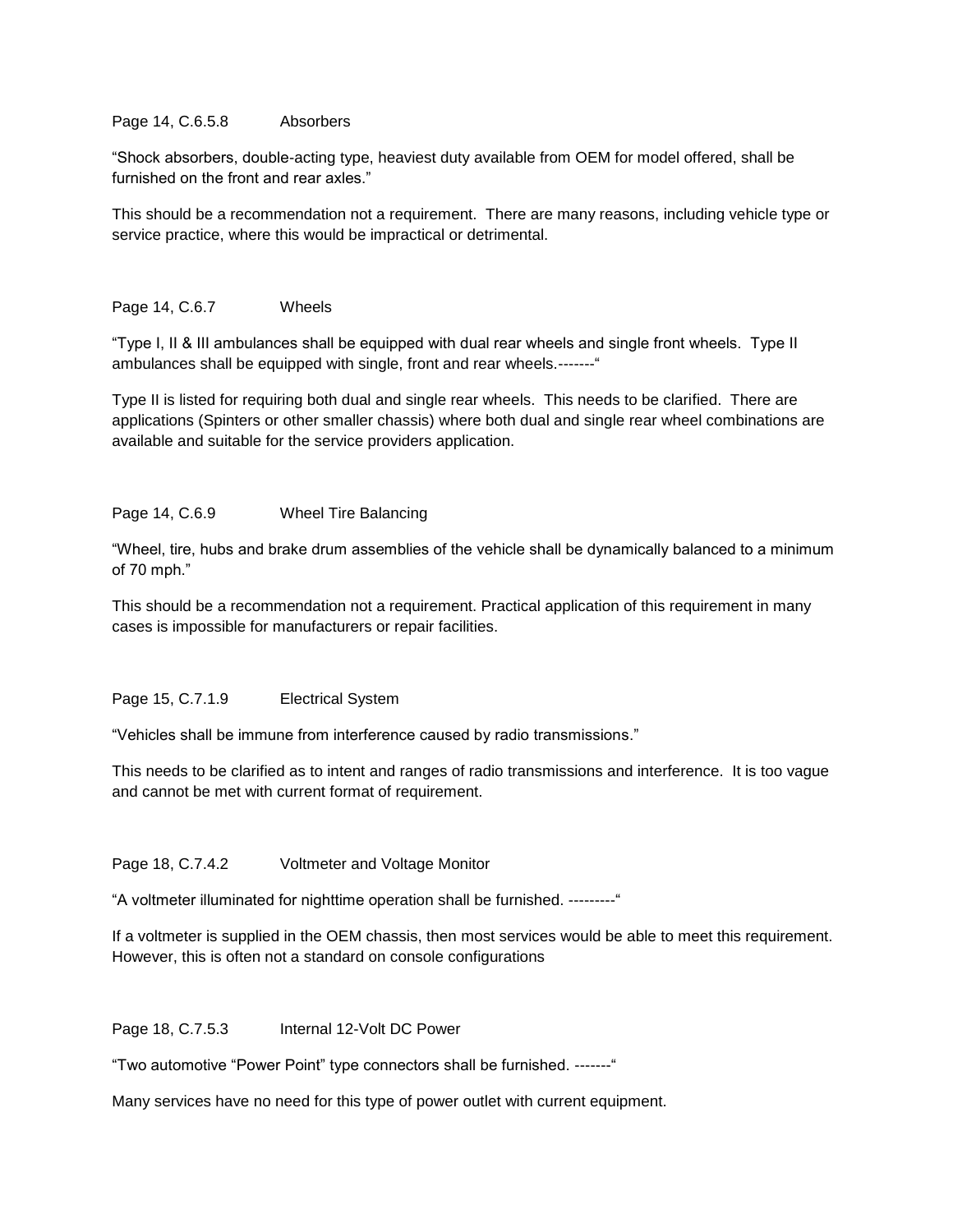### Page 18, C.7.5.4 Master Module Disconnect Switch or Device

"An illuminated "Module Disconnect" switch shall control all electrical loads added by the FASM.----"

This type of module disconnect was eliminated from service 20 plus years ago and is no longer necessary in current ambulances.

## Page 19, C.7.6.2 Electrical 125-Volt AC Receptacles

"The patient compartment-----Outlets shall be at least 12 in from any oxygen outlet ------."

This should be a recommendation not a requirement. There are many reasons, including vehicle type or service practice, where this would be impractical or detrimental.

# Page 20, C.7.6.4 Distribution Box

"1. The distribution box shall be of the dead-front type and shall be installed in a readily accessible location.-------."

This should be a recommendation not a requirement. There are many reasons, including vehicle type or service practice, where this would be impractical or detrimental.

#### Page 21, C.8.1 Ambulance Exterior and Interior

"Ambulance Exterior Lighting

The basic exterior ambulance lighting shall include daytime running lights when available from the OEM. - ------"

This should be a recommendation not a requirement. There are many reasons, including tactical medical operations with Special Weapons and Tactics Teams, where this would be impractical or detrimental.

# Page 23, C8.2.2 Photometric, chromaticity, and Physical Requirements

"Each emergency light shall flash 75 to 125 times per minute. --------"

Lighting technology is changing rapidly to provide maximum lighting intensity with minimal electrical draw and should again be a recommendation not a requirement. This would allow advancement without impeding future technology.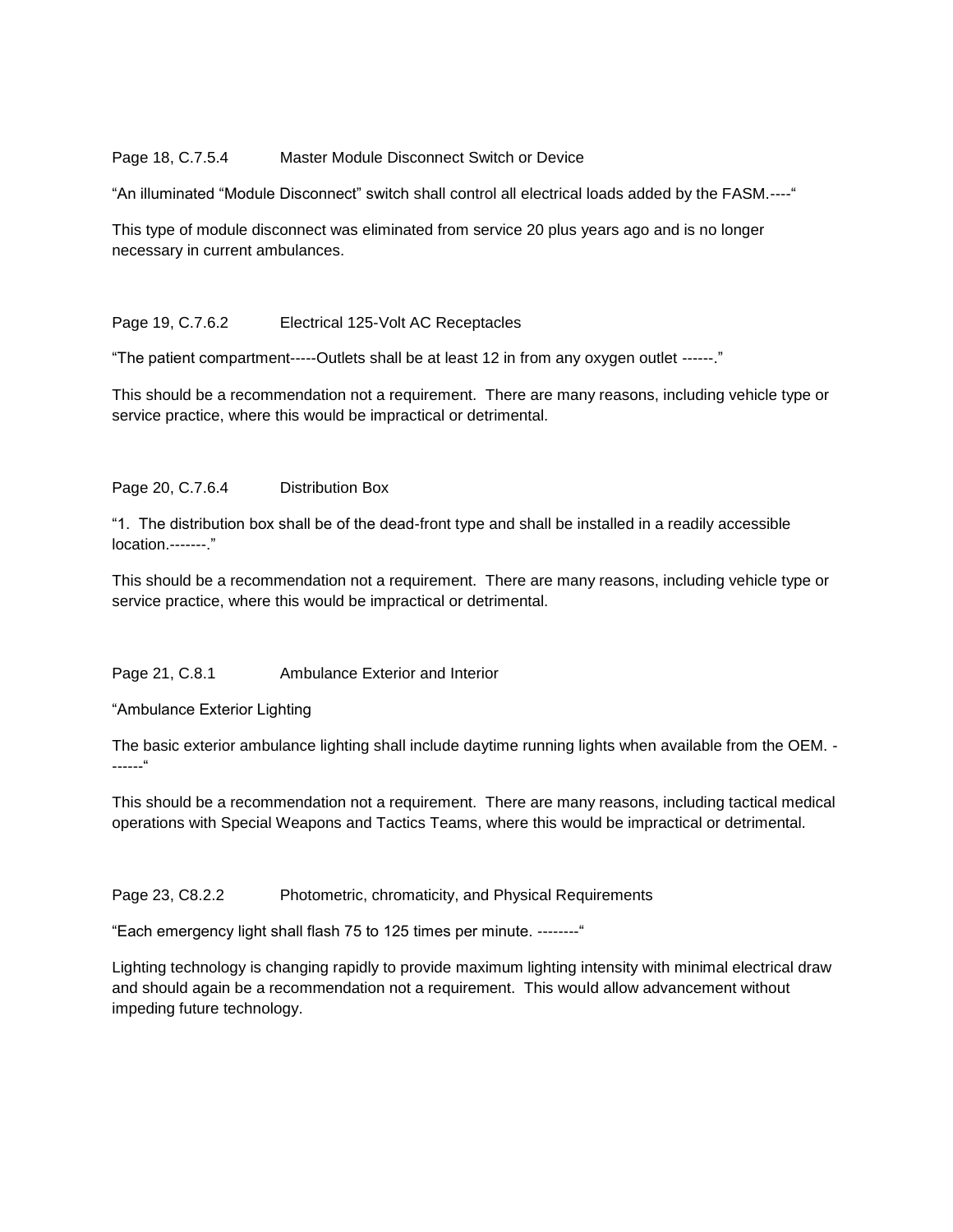#### Page 24, C.8.2.3 Switching Arrangements

"The emergency light switches --------shall have an indicator light to show the driver which mode is activated."

This should be a recommendation not a requirement. There are many reasons, including vehicle type or service practice, where this would be impractical or detrimental.

#### Page 24, C.8.3 Flood and Loading Light (Exterior)

"Flood and loading lights shall be not --------------------. A light switch shall be located by the rear door and to activate the rear load lights. A light switch will be located inside the patient compartment side door to activate the curbside load lights.

This is obsolete. Current ambulances operate these lights when the rear doors are opened and when the side entry door are opened.

#### Page 24, C.8.4 Ambulance Interior lighting

"The basic interior ambulance lighting --------------------------------. The EMSP's control panel shall be separately illuminated."

This should be a recommendation not a requirement. There are many reasons, including vehicle type or service practice, where this would be impractical or detrimental.

Page 25, C.9.2 Drivers Cab-Body Provisions

"4. External operated door locks with two sets of keys."

This requires explanation for intent. It currently makes no sense nor is reasonable.

"9. Arm rests mounted on each side door."

This should be a recommendation not a requirement. There are many reasons, including vehicle type or service practice, where this would be impractical or detrimental.

"10-15. Gauges, etc.."

These should be whatever is supplied by OEM. This should be a recommendation not a requirement. There are many reasons, including vehicle type or service practice, where this would be impractical or detrimental.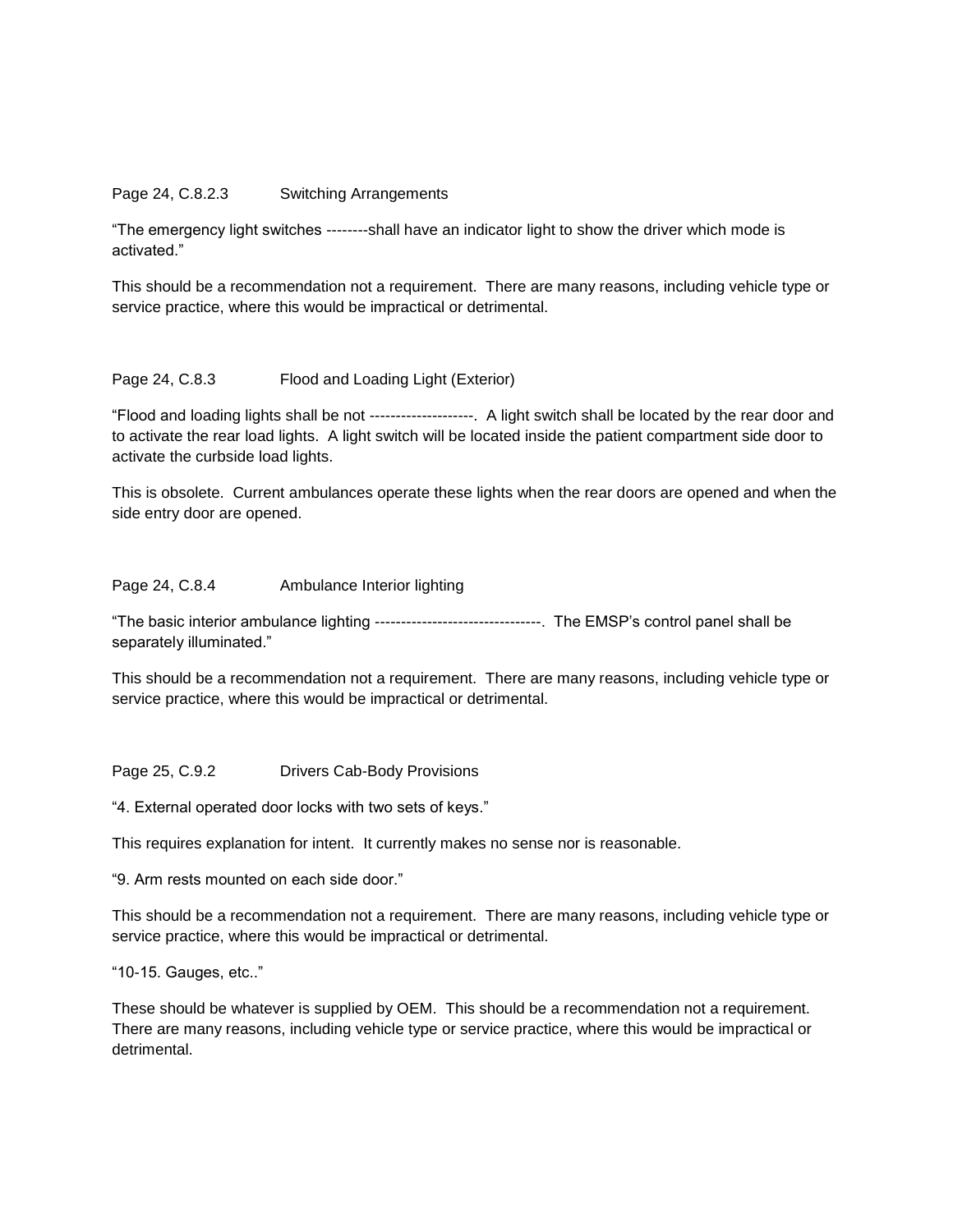## Page 26, C.9.6 Bumpers and Steps

"OEM's stand chrome bumper ----------------------------------. All necessary steps shall be at least the width of the door opening for which they are provided. The steps tread shall have a minimum depth of 5" ---------."

This should be a recommendation not a requirement. There are many reasons, including vehicle type or service practice, where this would be impractical or detrimental.

#### Page 27, C.10.2 Cab/Patient Compartment Access Window

"The ambulance and body bulkheads shall have an aligned window of at least 150 sq in,

This should be a recommendation not a requirement. There are many reasons, including vehicle type or service practice, where this would be impractical or detrimental.

#### Page 31, C.11.1.2 Waste and Sharps Disposal

"The following shall be furnished.--------------------------, with a closure over the application.---------------."

This should be a recommendation not a requirement. There are many reasons, including vehicle type or service practice, where this would be impractical or detrimental.

Page 32, C.11.3.9 Storage Compartments and Cabinets design

The oxygen storage area shall be configured and be used only for the oxygen cylinder and associated plumbing.

This should be a recommendation not a requirement. There are many reasons, including vehicle type or service practice, where this would be impractical or detrimental.

#### Page 33, C.11.7 IV Holder for Intravenous Fluid Containers

"One ceiling mounted "hook" style device specifically designed for holding IV containers -------------"

This should be a recommendation not a requirement. There are many reasons, including vehicle type or service practice, where this would be impractical or detrimental.